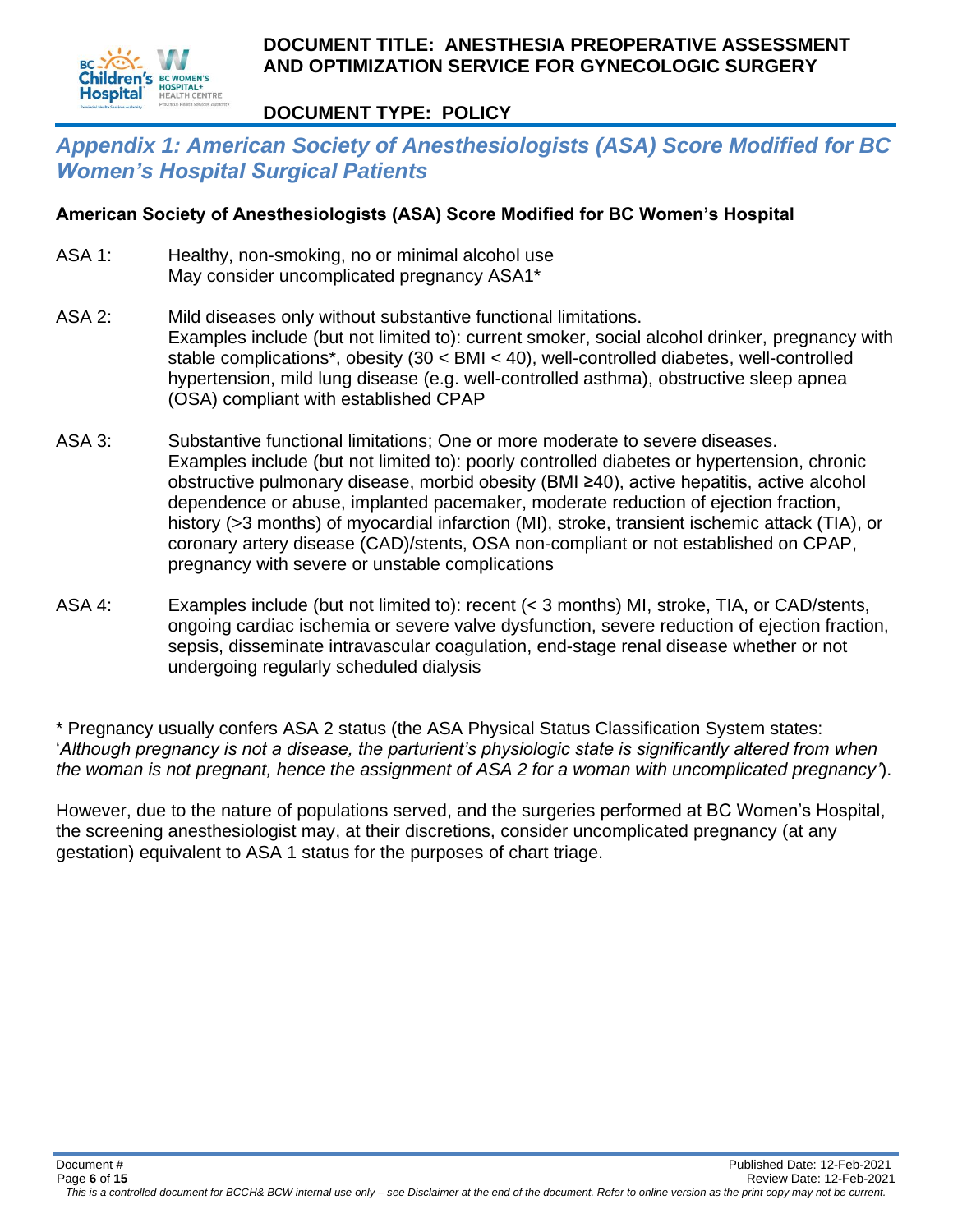

## **DOCUMENT TYPE: POLICY**

# *Appendix 2: Anesthesia Screening Tool*

|                                                                           | Minimally invasive (e.g. plastic<br>procedures on external genitalia,<br>IUD insertion, hysteroscopy &<br>biopsy, includes all procedural<br>sedation procedures) | Moderately invasive (e.g. CARE,<br>day-case laparoscopy)    | Moderately to significantly invasive<br>(e.g. laparoscopic vaginal<br>hysterectomy, mini-laparotomy for<br>myomectomy) | Special populations/considerations                                                               |  |
|---------------------------------------------------------------------------|-------------------------------------------------------------------------------------------------------------------------------------------------------------------|-------------------------------------------------------------|------------------------------------------------------------------------------------------------------------------------|--------------------------------------------------------------------------------------------------|--|
| ASA 1: healthy patient                                                    | No consult required                                                                                                                                               | No consult required                                         | <b>Currently unsuitable for ambulatory</b><br>surgery at BC Women's                                                    | Treat uncomplicated pregnancy as<br>ASA1                                                         |  |
| ASA 2: mild systemic disease without<br>significant functional limitation | No consult required                                                                                                                                               | Anesthesia triage. Possible<br>telephone or clinic consult. | <b>Currently unsuitable for ambulatory</b><br>surgery at BC Women's                                                    | Phone call required for all OSA<br>patients                                                      |  |
| ASA 3: severe systemic disease with<br>significant functional limitations | Anesthesia consult                                                                                                                                                | Anesthesia consult                                          | Unsuitable for ambulatory surgery<br>at BC Women's                                                                     | Renal failure on dialysis unsuitable<br>for BC Women's, Pacemaker<br>requires clinic appointment |  |
| ASA 4: severe systemic disease which is a<br>constant threat to life      | Unsuitable for ambulatory surgery<br>at BC Women's                                                                                                                | Unsuitable for ambulatory surgery<br>at BC Women's          | Unsuitable for ambulatory surgery<br>at BC Women's                                                                     |                                                                                                  |  |
|                                                                           |                                                                                                                                                                   |                                                             |                                                                                                                        |                                                                                                  |  |
| Alternative indications for anesthesia<br>consult:                        | Patient or surgeon requests consult                                                                                                                               | Previous anesthetic difficulties                            | Anticoagulation management                                                                                             |                                                                                                  |  |
|                                                                           | Refusal of blood products                                                                                                                                         | Known difficult airway                                      | MH / sux apnea / anesthetic<br>allergies                                                                               |                                                                                                  |  |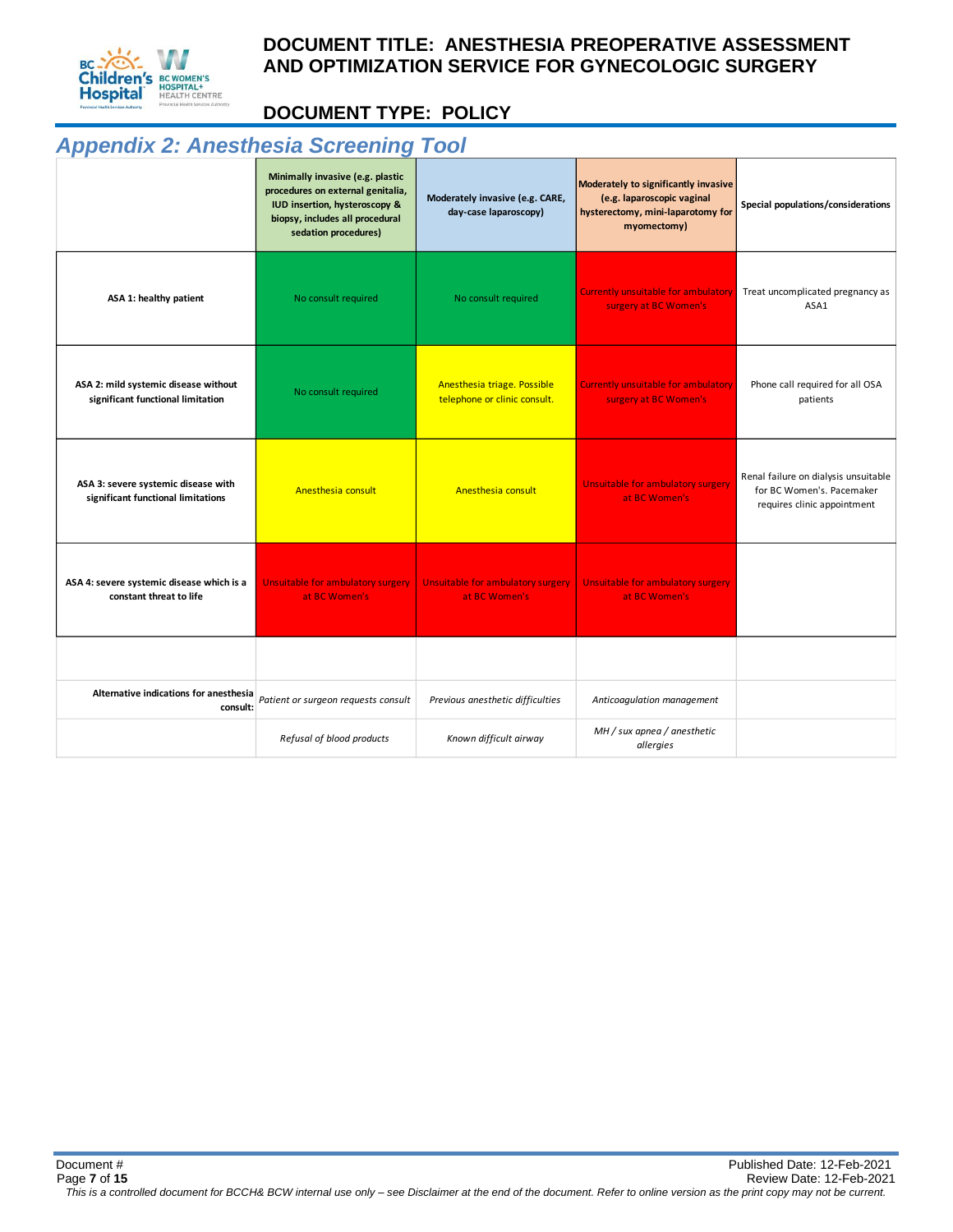

## **DOCUMENT TYPE: POLICY**

# *Appendix 2b: Anesthesia Screening Tool with Overnight Recovery*

|                                                                           | Minimally invasive (e.g. plastic<br>procedures on external genitalia,<br>IUD insertion, hysteroscopy &<br>biopsy, includes all procedural<br>sedation procedures) | Moderately invasive (e.g. CARE,<br>day-case laparoscopy) | Moderately to significantly invasive<br>(e.g. laparoscopic vaginal<br>hysterectomy, mini-laparotomy for<br>myomectomy) | Special populations/considerations                                                                               |  |
|---------------------------------------------------------------------------|-------------------------------------------------------------------------------------------------------------------------------------------------------------------|----------------------------------------------------------|------------------------------------------------------------------------------------------------------------------------|------------------------------------------------------------------------------------------------------------------|--|
| ASA 1: healthy patient                                                    | No consult required                                                                                                                                               | No consult required                                      | No consult required                                                                                                    | Treat uncomplicated pregnancy as<br>ASA1                                                                         |  |
| ASA 2: mild systemic disease without<br>significant functional limitation | No consult required                                                                                                                                               | AA* +/- anesthesia consult                               | Anesthesia consult                                                                                                     | Phone call (minimum) required for<br>all patients with OSA to establish<br>compliance with therapy               |  |
| ASA 3: severe systemic disease with<br>significant functional limitations | AA* +/- anesthesia consult                                                                                                                                        | Anesthesia consult                                       | Unsuitable for ambulatory surgery<br>at BC Women's                                                                     | Renal failure on dialysis unsuitable<br>for BC Women's. Patients with<br>pacemaker require clinic<br>appointment |  |
| ASA 4: severe systemic disease which is a<br>constant threat to life      | Unsuitable for ambulatory surgery<br>at BC Women's                                                                                                                | Unsuitable for ambulatory surgery<br>at BC Women's       | Unsuitable for ambulatory surgery<br>at BC Women's                                                                     |                                                                                                                  |  |
|                                                                           |                                                                                                                                                                   |                                                          |                                                                                                                        |                                                                                                                  |  |
| Alternative indications for anesthesia<br>consult:                        | Patient or surgeon requests consult                                                                                                                               | Previous anesthetic difficulties                         | Anticoagulation management                                                                                             |                                                                                                                  |  |
|                                                                           | Refusal of blood products                                                                                                                                         | Known difficult airway                                   | MH / sux apnea / anesthetic<br>allergies                                                                               |                                                                                                                  |  |